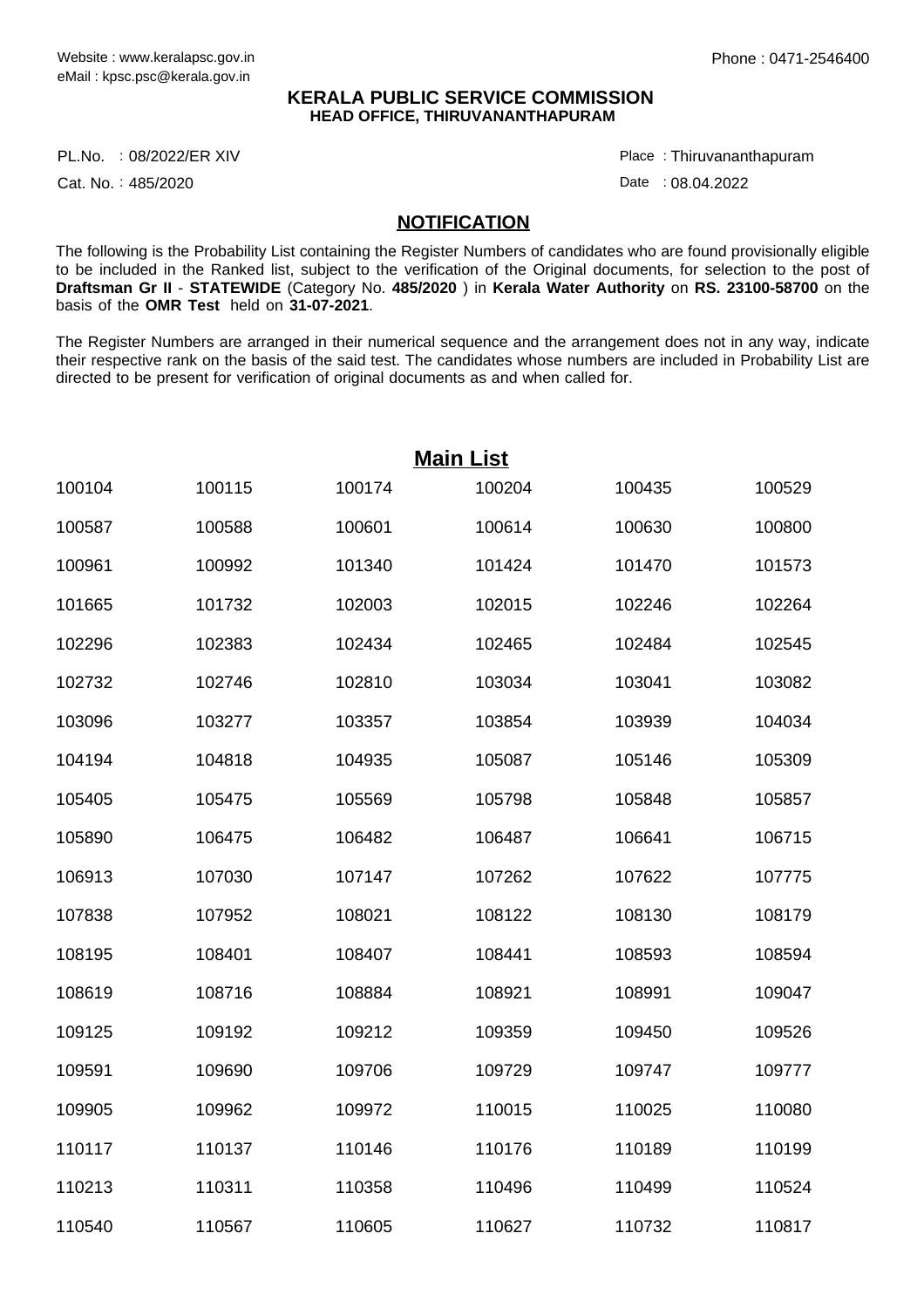| 110905 | 110962 | 111005 | 111041 | 111043 | 111046 |
|--------|--------|--------|--------|--------|--------|
| 111047 | 111051 | 111088 | 111101 | 111194 | 111333 |
| 111404 | 111440 | 111545 | 111589 | 111723 | 111937 |
| 112008 | 112014 | 112035 | 112303 | 112395 | 112493 |
| 112614 | 112722 | 112784 | 112961 | 113087 | 113153 |
| 113187 | 113401 | 113461 | 113464 | 113488 | 113519 |
| 113615 | 113677 | 113681 | 113710 | 113717 | 113832 |
| 113853 | 113884 | 114014 | 114074 | 114158 | 114173 |
| 114200 | 114275 | 114337 | 114544 | 114554 | 114566 |
| 114635 | 114658 | 114699 | 114703 | 114728 | 114731 |
| 114748 | 114756 | 114781 | 114790 | 114794 | 115359 |
| 115678 | 116016 | 116029 | 116033 | 116082 | 116084 |
| 116168 | 116286 | 116362 | 116434 | 116489 | 116505 |
| 116550 | 116858 | 116997 | 117062 | 117262 | 117484 |
| 117495 | 117562 | 117567 | 117695 | 118014 | 118672 |
| 119190 | 119460 | 119562 | 119596 | 119624 | 119647 |
| 119856 | 119890 | 120032 | 120158 | 120397 | 120450 |
| 120451 | 120534 | 120736 | 120784 | 120862 | 120904 |
| 121010 | 121171 | 121182 | 121239 | 121357 | 121390 |
| 121391 | 121589 | 121627 | 121767 | 121810 | 121915 |
| 121931 | 121993 | 122086 | 122287 | 122462 | 122554 |
| 122605 | 122660 | 122691 | 122699 | 122822 | 122928 |
| 123069 | 123080 | 123108 | 123130 | 123146 | 123198 |
| 123213 | 123239 | 123250 | 123398 | 123458 | 123487 |
| 123495 | 123499 | 123518 | 123535 | 123541 | 123556 |
| 123578 | 123610 | 123731 | 123757 | 123766 | 123803 |
| 123810 | 123814 | 123836 | 123837 | 123862 | 123874 |
| 123922 | 123936 | 123955 | 123998 | 124118 | 124129 |
| 124155 | 124212 | 124243 | 124287 | 124316 | 124352 |
| 124385 | 124387 | 124431 | 124436 | 124445 | 124530 |
| 124657 | 124663 | 124678 | 124705 | 124821 | 124902 |
| 124970 | 124997 | 125024 | 125027 | 125029 | 125105 |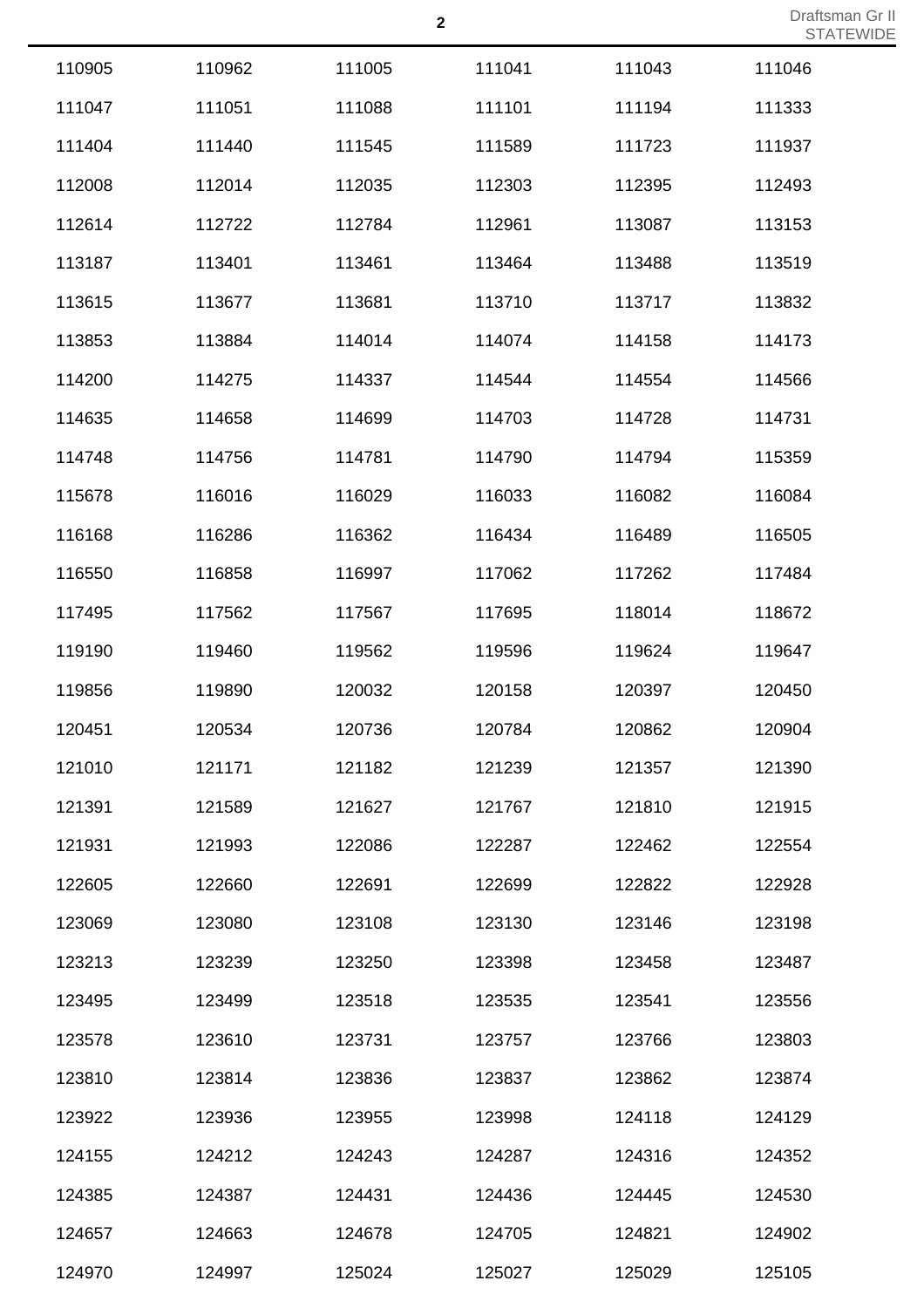|        |        |        |        |        | $\cup$ |
|--------|--------|--------|--------|--------|--------|
| 125266 | 125288 | 125318 | 125368 | 125408 | 125423 |
| 125435 | 125479 | 125577 | 125597 | 125621 | 125795 |
| 125985 | 126134 | 126227 | 126302 | 126337 | 126345 |
| 126357 | 126363 | 126386 | 126484 | 126600 | 126618 |
| 126663 | 126790 | 127144 | 127461 | 127467 | 127619 |
| 127637 | 127652 | 127792 | 127860 | 127864 | 127876 |
| 127898 | 127969 | 127979 | 128301 | 128309 | 128353 |
| 128380 | 128446 | 128452 | 128502 | 128609 | 128659 |
| 128664 | 128748 | 128780 | 128801 | 128823 | 128924 |
| 129002 | 129011 | 129013 | 129032 | 129086 | 129190 |
| 129195 | 129244 | 129246 | 129250 | 129410 | 129522 |
| 129570 | 129601 | 129673 | 129930 | 130002 | 130099 |
| 130100 | 130173 | 130190 | 130233 | 130275 | 130302 |
| 130393 | 130398 | 130459 | 130514 | 130602 | 130654 |
| 130704 | 131232 | 131295 | 131411 | 131455 | 131496 |
| 131544 | 131635 | 131962 | 132009 | 132038 | 132236 |
| 132262 | 132330 | 132513 | 132681 | 132694 | 132864 |
| 132951 | 133239 | 133272 | 133344 | 133422 | 133652 |
| 133708 | 133777 | 133893 | 134081 | 134192 | 134241 |
| 134251 | 134287 | 134733 | 135004 | 135108 | 135317 |
| 135574 | 135727 | 136103 | 136393 | 136581 | 136627 |
| 136701 | 136708 | 136959 | 136968 | 137087 | 137139 |
| 137142 | 137237 | 137436 | 137497 | 137619 | 137682 |
| 137784 | 138012 | 138029 | 138087 | 138221 | 138438 |
| 138590 | 138620 | 138797 | 138882 | 138996 | 139114 |
| 139475 | 139479 | 139584 | 139857 | 140103 | 140150 |
| 140225 | 140245 | 140291 | 140296 | 140308 | 140354 |
| 140360 | 140412 | 140445 | 140690 | 140727 | 140754 |
| 140803 | 140827 | 140839 | 140957 | 140965 | 141012 |
| 141070 | 141113 | 141151 | 141159 | 141167 | 141171 |
| 141172 | 141377 | 141402 | 141534 | 141616 | 141646 |
| 141658 | 141687 | 141717 | 141773 | 141839 | 141915 |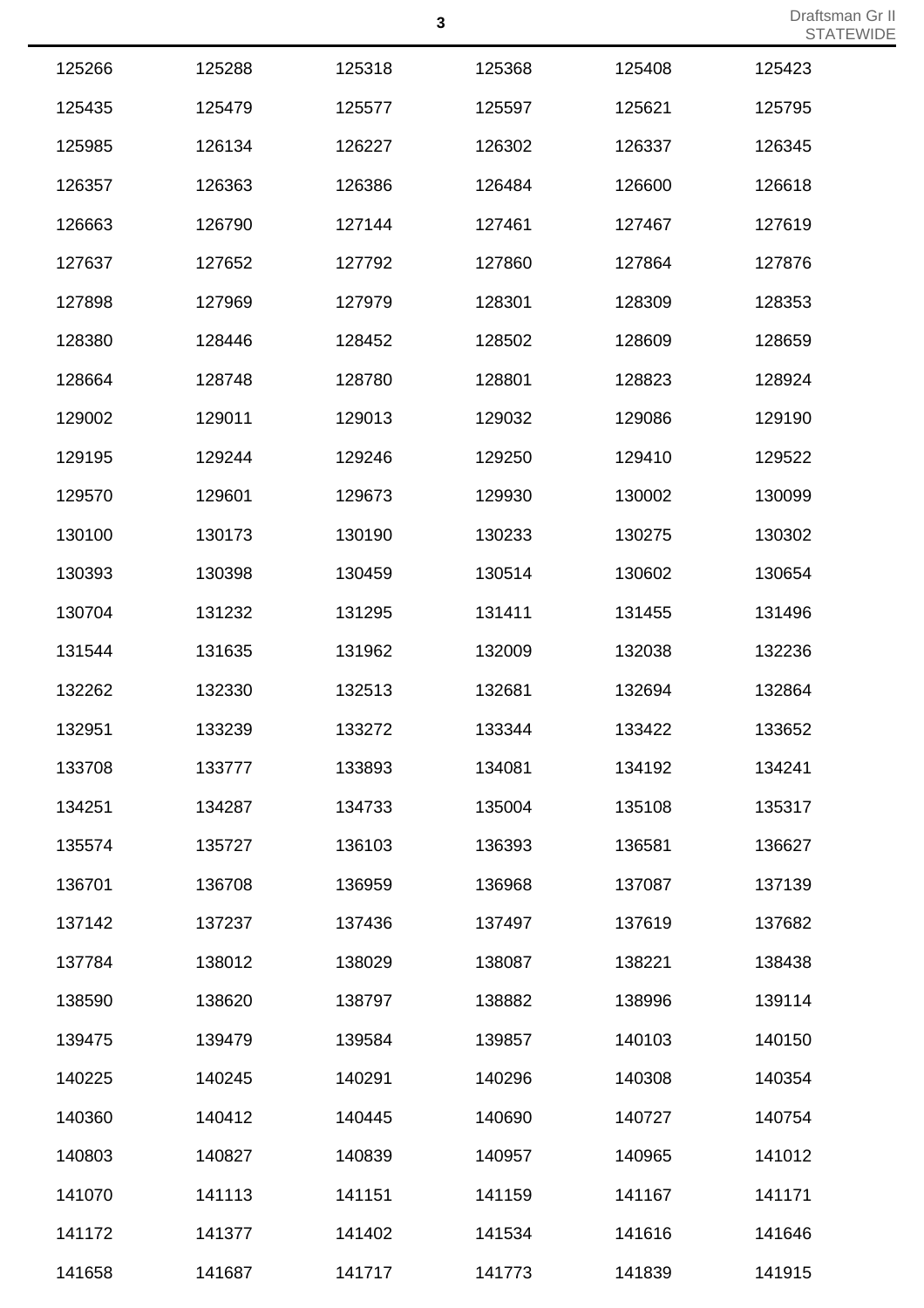| 141931 | 142006 | 142027 | 142087 | 142163 | 142173 |
|--------|--------|--------|--------|--------|--------|
| 142257 | 142290 | 142360 | 142410 | 142446 | 142517 |
| 142558 | 142603 | 142729 | 142914 | 143274 | 143303 |
| 143626 | 143679 | 143758 | 144137 | 144470 | 144589 |
| 144791 | 144886 | 145061 | 145099 | 145224 | 145307 |
| 145598 | 145633 | 145687 | 145730 | 145826 | 145885 |
| 145914 | 146021 | 146058 | 146179 | 146196 | 146202 |
| 146261 | 146308 | 146447 | 146516 | 146603 | 146606 |
| 146648 | 146711 | 146876 | 146885 | 147050 | 147111 |
| 147170 | 147296 | 147370 | 147431 | 147457 | 147598 |
| 147728 | 147740 | 147776 | 147872 | 147956 | 147985 |
| 148018 | 148089 | 148190 | 148280 | 148376 | 148471 |
| 148473 | 148549 | 148754 | 148912 | 148922 | 148944 |
| 149126 | 149183 | 149191 | 149214 | 149258 | 149370 |
| 149473 | 149561 | 149632 | 149653 | 149802 | 149870 |
| 149889 | 149959 | 149977 | 150007 |        |        |

# **Supplementary List**

**Ezhava/Thiyya/Billava**

| 100978 | 100979 | 101023 | 102640 | 103636 | 104341 |
|--------|--------|--------|--------|--------|--------|
| 105543 | 107234 | 107711 | 108000 | 108296 | 108428 |
| 108992 | 109098 | 109467 | 109682 | 109953 | 110247 |
| 110270 | 110343 | 110654 | 110738 | 112443 | 114139 |
| 114290 | 114902 | 115235 | 115551 | 115943 | 116254 |
| 117532 | 119932 | 120725 | 121655 | 121848 | 123022 |
| 123557 | 124163 | 124291 | 124333 | 124781 | 125090 |
| 127277 | 128371 | 128742 | 128847 | 129866 | 130031 |
| 130034 | 130163 | 130438 | 130914 | 132255 | 132695 |
| 133193 | 133581 | 133648 | 138915 | 141013 | 141042 |
| 141097 | 141379 | 141896 | 141909 | 142074 | 142144 |
| 142460 | 143360 | 143627 | 143805 | 144516 | 144938 |
| 146282 | 146612 | 146687 | 146752 | 147161 | 148004 |
| 149353 | 149709 |        |        |        |        |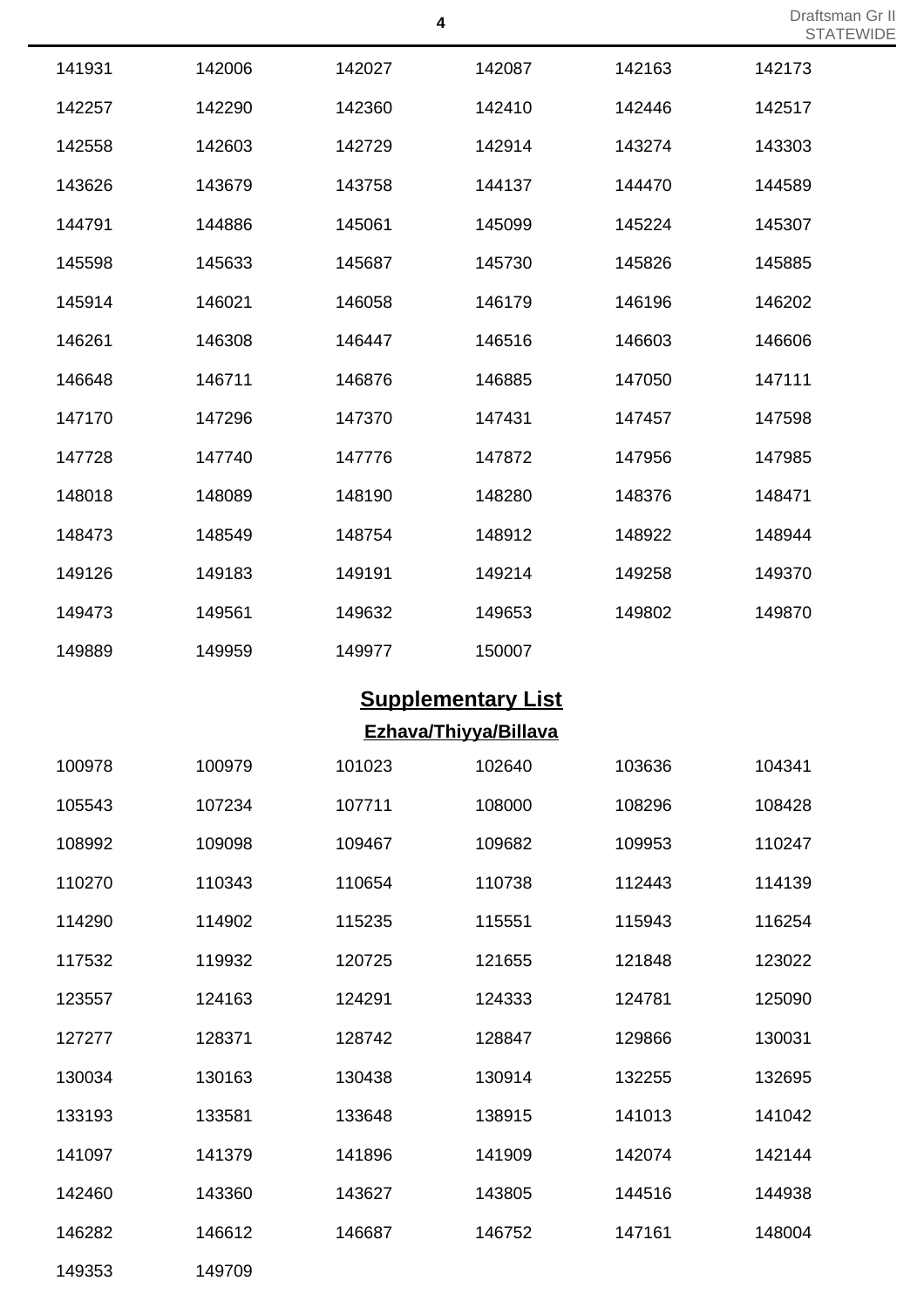|        |        |        | <b>Scheduled Caste</b> |        |        |
|--------|--------|--------|------------------------|--------|--------|
| 100102 | 100966 | 107558 | 108946                 | 109833 | 110824 |
| 112983 | 113127 | 113155 | 116499                 | 118197 | 120390 |
| 121669 | 121877 | 122913 | 123225                 | 124174 | 124749 |
| 124753 | 126339 | 127788 | 129507                 | 130258 | 130429 |
| 130471 | 132023 | 133114 | 133951                 | 134137 | 136121 |
| 136157 | 136584 | 136619 | 136734                 | 137600 | 139487 |
| 141253 | 141698 | 142400 | 143449                 | 145070 | 145893 |
| 145997 | 146788 | 150012 | 150048                 |        |        |
|        |        |        | <b>Scheduled Tribe</b> |        |        |
| 106864 | 119393 | 119760 | 119867                 | 119946 | 120031 |
| 120865 | 121495 | 121772 | 121910                 | 121953 | 122024 |
| 122615 | 122676 | 122995 | 126604                 | 126952 | 127555 |
| 133734 | 133784 | 144712 | 144869                 | 144958 | 144992 |
| 145084 | 145207 | 145253 | 145258                 | 145265 | 145322 |
| 145382 | 145551 | 147139 | 148382                 | 148500 | 148853 |
| 149063 | 149123 | 149293 | 149432                 | 149487 | 149594 |
| 149747 | 149971 | 150110 |                        |        |        |
|        |        |        | <b>Muslim</b>          |        |        |
| 100182 | 100324 | 101897 | 103319                 | 105004 | 108448 |
| 108682 | 109274 | 109727 | 110135                 | 110282 | 110368 |
| 110714 | 111534 | 112339 | 113778                 | 114583 | 116053 |
| 116328 | 117361 | 117431 | 118539                 | 120156 | 121505 |
| 121955 | 122853 | 123235 | 123297                 | 123812 | 124106 |
| 124201 | 124259 | 124321 | 124487                 | 125002 | 125327 |
| 125472 | 125528 | 128276 | 128704                 | 129502 | 133650 |
| 134905 | 136209 | 136297 | 136504                 | 136925 | 137095 |
| 137442 | 137732 | 138032 | 138449                 | 138494 | 138847 |
| 139258 | 139651 | 140006 | 140071                 | 140710 | 141220 |
| 142412 | 142508 | 143512 | 143651                 | 143656 | 144373 |

146252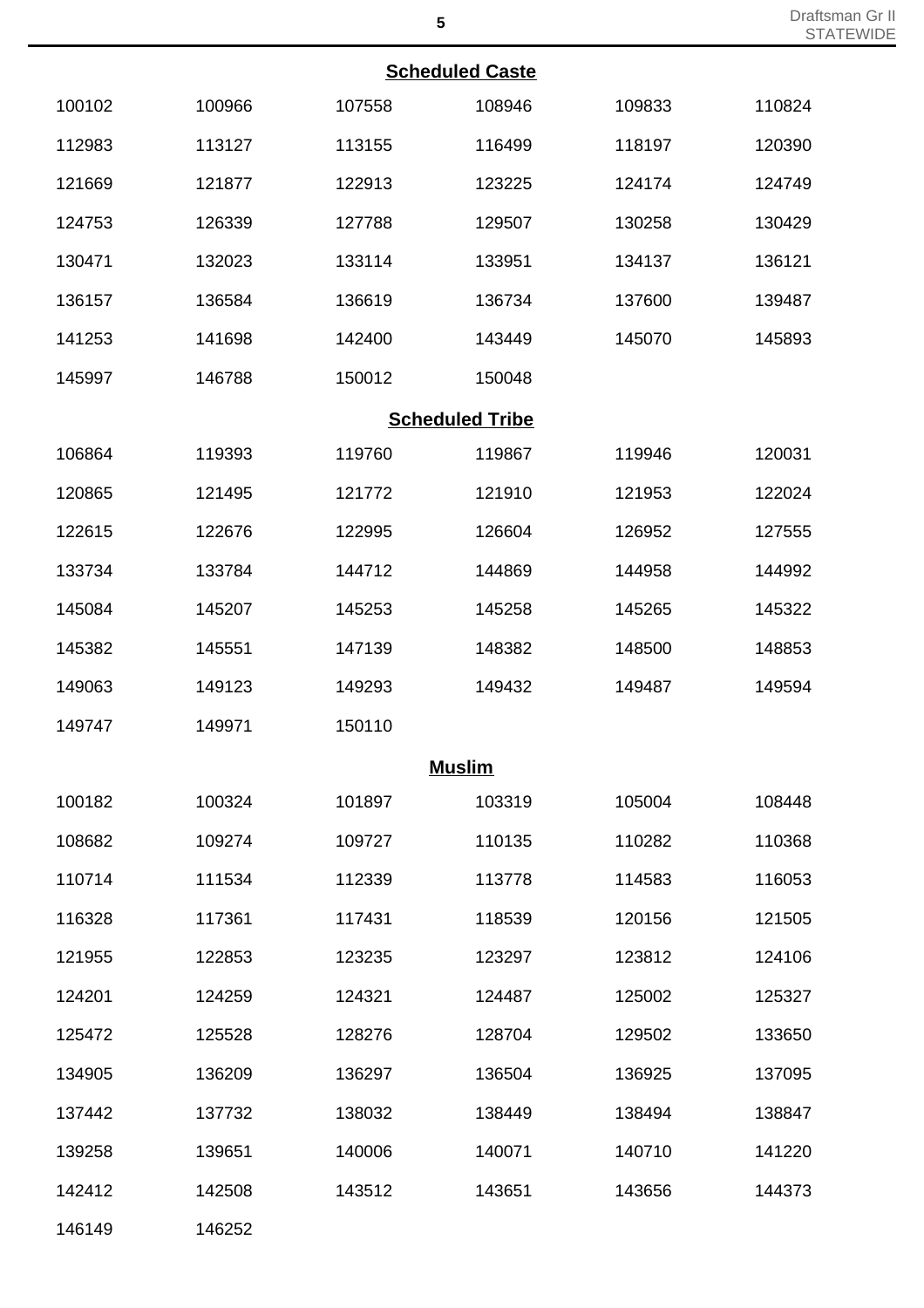| <b>Latin Catholics/A.I</b> |        |                                                 |        |        |        |  |
|----------------------------|--------|-------------------------------------------------|--------|--------|--------|--|
| 101499                     | 101628 | 106444                                          | 106717 | 107681 | 108612 |  |
| 109752                     | 111889 | 111905                                          | 112626 | 113059 | 115897 |  |
| 117450                     | 122740 | 122876                                          | 123087 | 123219 | 124408 |  |
| 125330                     | 125553 | 126971                                          | 127527 | 139677 |        |  |
|                            |        | <b>OBC</b>                                      |        |        |        |  |
| 102454                     | 103824 | 108958                                          | 115493 | 119406 | 122168 |  |
| 128361                     | 130083 | 140183                                          | 140865 | 142394 | 145161 |  |
| 145887                     | 146618 | 146756                                          | 149255 | 149808 |        |  |
|                            |        | <b>Viswakarma</b>                               |        |        |        |  |
| 101583                     | 105535 | 108615                                          | 110346 | 120355 | 124848 |  |
| 125333                     | 126950 | 129399                                          | 129890 | 132447 | 135452 |  |
| 138819                     | 140101 | 141555                                          | 143724 | 146663 |        |  |
|                            |        | <b>SIUC Nadar</b>                               |        |        |        |  |
| 100194                     | 101534 | 101576                                          | 102153 | 104759 | 106516 |  |
|                            |        | <b>Scheduled Caste Converts to Christianity</b> |        |        |        |  |
| 104395                     | 114447 | 120819                                          | 121907 | 133479 | 147752 |  |
|                            |        | <b>Dheevara</b>                                 |        |        |        |  |
| 116762                     | 116770 | 117574                                          | 123725 | 126295 | 136325 |  |
|                            |        | <b>Hindu Nadar</b>                              |        |        |        |  |
| 104222                     | 105053 | 105127                                          | 107018 | 107536 | 141857 |  |
|                            |        | <b>Economically Weaker Section</b>              |        |        |        |  |
| 100636                     | 100918 | 101722                                          | 101940 | 102960 | 103240 |  |
| 103802                     | 103952 | 108770                                          | 109977 | 110125 | 110428 |  |
| 110548                     | 112254 | 112531                                          | 112765 | 113575 | 114073 |  |
| 114132                     | 114201 | 114216                                          | 115667 | 117211 | 118725 |  |
| 118873                     | 119512 | 119628                                          | 119642 | 120343 | 121498 |  |
| 121853                     | 122725 | 123530                                          | 123881 | 124135 | 124381 |  |
| 125312                     | 125504 | 126969                                          | 127459 | 128283 | 128787 |  |
| 129400                     | 129825 | 129880                                          | 131928 | 132575 | 139193 |  |
| 140864                     | 140958 | 144232                                          | 144982 | 146267 | 147327 |  |

147936 148433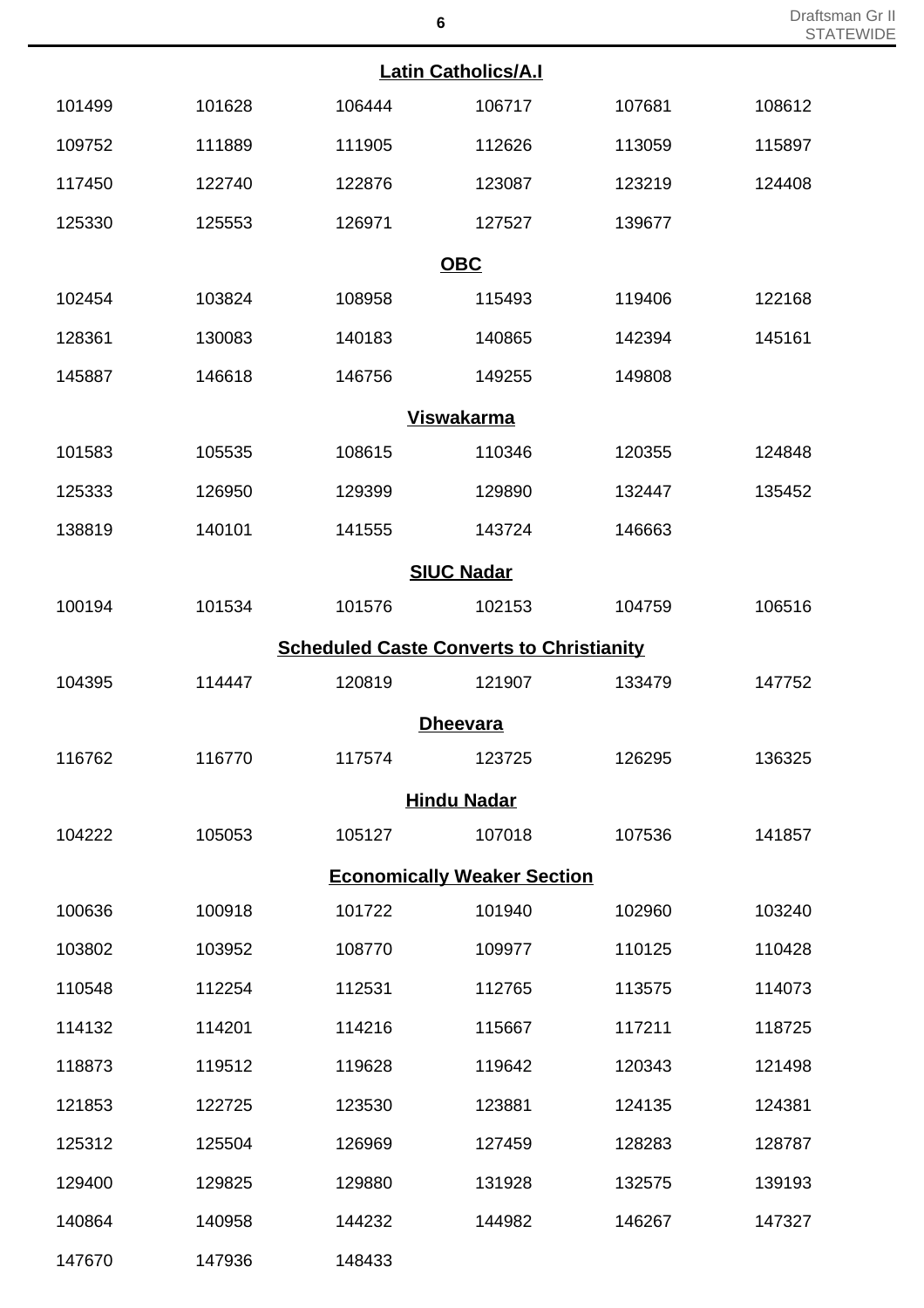## **List of Differently Abled Candidates for 3% Reservation Low Vision**

Not Eligible

## **Hearing Impairment**

| 100046 DA-HI                                 | 100055 DA-HI    | 104442 DA-HI    | 107842 DA-HI    | 107843 DA-HI    | 108506 DA-HI    |  |
|----------------------------------------------|-----------------|-----------------|-----------------|-----------------|-----------------|--|
| 113707 DA-HI                                 | 119327 DA-HI    | 123629 DA-HI    | 124689 DA-HI    | 129775 DA-HI    | 132475 DA-HI    |  |
| 132478 DA-HI                                 | 132675 DA-HI    | 134010 DA-HI    | 135311 DA-HI    | 147945 DA-HI    | 148440 DA-HI    |  |
| <b>Locomotor Disability / Cerebral Palsy</b> |                 |                 |                 |                 |                 |  |
| 100943 DA-LD/CP                              | 103242 DA-LD/CP | 103243 DA-LD/CP | 110106 DA-LD/CP | 112507 DA-LD/CP | 115742 DA-LD/CP |  |
| 126471 DA-LD/CP                              | 127974 DA-LD/CP | 132474 DA-LD/CP | 137217 DA-LD/CP | 140117 DA-LD/CP | 140124 DA-LD/CP |  |
| 140126 DA-LD/CP                              | 142716 DA-LD/CP | 145315 DA-LD/CP | 145739 DA-LD/CP | 145743 DA-LD/CP | 149401 DA-LD/CP |  |